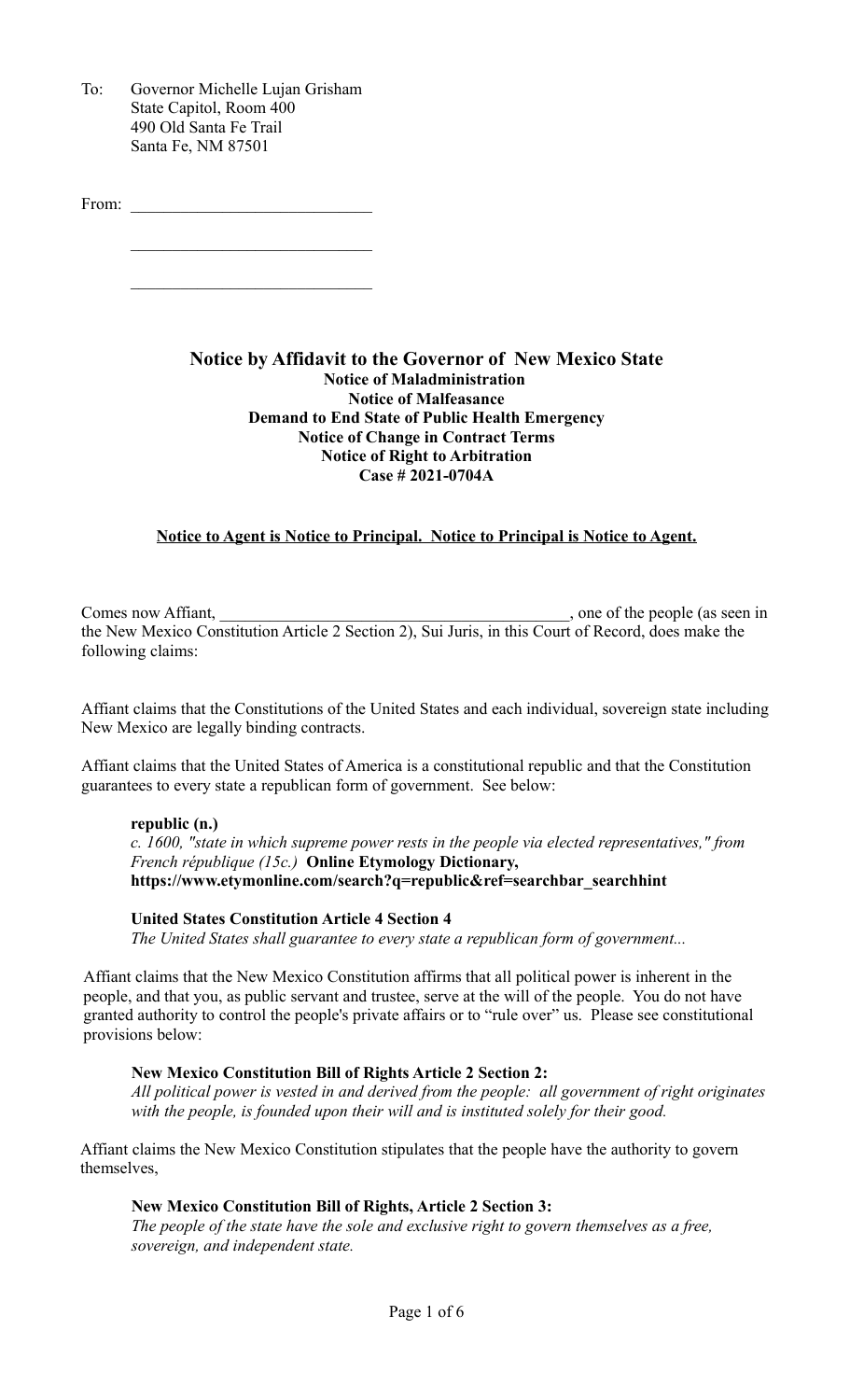and the people have delegated authority to their magistrates and trustees to carry out their will. You are the people's public servant.

Affiant claims that in the several states, including New Mexico, the constitutions grant to the people certain inalienable rights. Please see constitutional provision below:

## **New Mexico Constitution Bill of Rights Article 2 Section 4:**

*All persons are born equally free, and have certain natural, inherent and inalienable rights, among which are the rights of enjoying and defending life and liberty, of acquiring, possessing, and protecting property, and of seeking and obtaining safety and happiness.*

Affiant claims that the aforementioned rights guaranteed to the citizens in the Constitution are "so guaranteed as to prevent legislative interference therewith." **(Black's Law Dictionary, 5th edition)**. This includes interference by edict and executive order. This was affirmed by the Supreme Court of the United States:

*Where rights are secured by the Consitution are involved, there can be no rule making or legislation which would abrogate them. (Miranda vs Arizona, 384 US 436, P. 491 (1966))*

Affiant claims that the Constitutions of New Mexico and the United States supersede New Mexico statutes. See constitutional provisions below:

### **New Mexico Constitution Bill of Rights Article 2 Section 1**:

*New Mexico is an inseparable part of the federal union and the Constitution of the United States is the supreme law of the land.* [Emphasis added.]

#### And

#### **United States Constitution Bill of Rights Fourteenth Amendment Section 1**:

*All persons born or naturalized in the United States, and subject to the jurisdition thereof, are citizens of the United States and of the state wherein they reside. No state shall make or enforce any law which shall abridge the privileges or immunities of citizens of the United States; nor shall any state deprive any person of life, liberty, or property, without due process of law; nor deny to any person within its jursidiction the equal protection of the laws.*  [Emphasis added.]

Affiant claims that you took an oath of office on January 1, 2019 at 12:01 am in accordance with the New Mexico Constitution, and I accept your oath, and you have failed to fulfill that oath. See constitutional provision below:

### **New Mexico Constitution Article 20 Section 1**:

*Every person elected or appointed to any office shall, before entering upon his duties, take and subscribe to an oath or affirmation that he will support the constitution of the United States and the constitution and laws of this state, and that he will faithfully and impartially discharge the duties of his office to the best of his ability.* [Emphasis added.]

Affiant claims that the New Mexico Constitution clearly defines the separation of powers in the administration of public affairs as follows:

### **New Mexico Constitution Article 3 Section 1:**

*The powers of the government of this state are divided into three distinct departments, the legislative, executive, and judicial, and no person or collection of persons charged with the exercise of powers properly belonging to one of these departments shall exercise any powers properly belonging to either of the others, except as in this constitution otherwise expressly directed or permitted.* [Emphasis added.]

Affiant claims the constitutionally stipulated distribution of powers prevents you, Governor Lujan Grisham, from lawfully legislating or rulemaking via executive order or appropriating funds as these are not powers granted to the executive department by the Constitution.

Affiant claims that you have engaged in unlawful legislating or rulemaking via 20 Executive Orders to date. (EO 2020-012, 2020-013, 2020-015, 2020-016, 2020-017, 2020-020, 2020-021, 2020-024, 2020-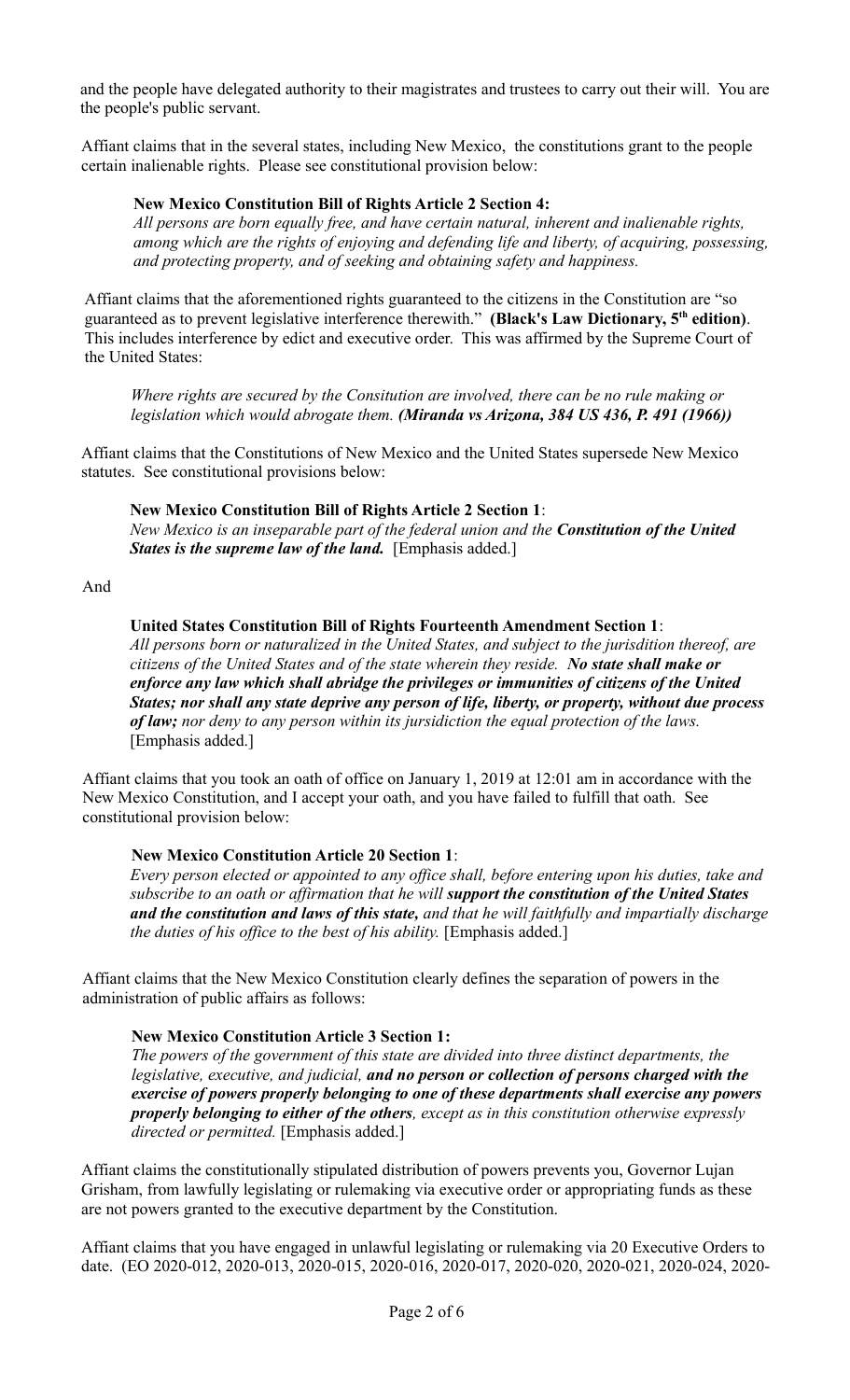025, 2020-027, 2020-028, 2020-029, 2020-037, 2020-054, 2020-056, 2020-063, 2020-072, 2020-075, 2020-083, 2021-006)

Affiant claims that you unlawfully appropriated "up to" thirty-five million two hundred and fifty thousand dollars of the people's funds via 10 Executive Orders to date. (EO 2020-008, 2020-009, 2020- 010, 2020-011, 2020-012, 2020-014, 2020-018, 2020-019, 2020-023, 2020-058)

Affiant claims the New Mexico Constitution outlines the roles of the governor and the legislature in the case of a "disaster emergency." See constitutional provision below:

#### **New Mexico Constitution Article 4 Section 2:**

*In addition to the powers herein enumerated, the legislature shall have all powers necessary to the legislature of a free state, including the power to enact reasonable and appropriate laws to guarantee the continuity and effective operation of state and local government by providing emergency procedure for use only during periods of disaster emergency. A disaster emergency is defined as a period when damage or injury to persons or property in this state, caused by enemy attack, is of such magnitude that a state of martial law is declared to exist in the state, and a disaster emergency is declared by the chief executive officer of the United States and the chief executive officer of this state, and the legislature has not declared by joint resolution that the disaster emergency is ended. Upon the declaration of a disaster emergency the chief executive of the state shall within seven days call a special session of the legislature which shall remain in continuous session during the disaster emergency, and may recess from time to time for [not] more than three days. (As amended November 8, 1960.)* [Emphasis added.]

Please take notice that that emergency legislation shall only apply to the operation of government. Affiant claims the Constitution does not authorize rulemaking concerning the private affairs of the people, even in a state of emergency.

Affiant claims that your failure to call a special session of the legislature within 7 days of a declaration of a state of emergency so that the legislature could act in its constitutionally ordained capacity to faciliate the effective operation of the state and establish emergency procedure is further evidence of your breach of oath.

Affiaint claims that a state of "disaster emergency" as defined in the provision above is not currently in effect. Affiant claims that a state of "disaster emergency" as defined in the provision above is not currently in effect. Affiant claims that, while there may be the need for attendance to matters of public health, a virus with a **well-documented survival rate of over 99%** does not constitute a public health emergency under constitutional provisions, the following definition, nor under state statutes.

**Emergency.** *A sudden, unexpected happening;...an unforeseen combination of circumstances that calls for immediate action*. **(Black's Law Dictionary 5th Edition)**

Affiant claims that you have prolonged the state of emergency for over a year, via a series of 18 unconstitutional executive orders. (2020-004 initial emergency declaration, 2020-022, 2020-026, 2020-030, 2020-036, 2020-053, 2020-055, 2020-059, 2020-064, 2020-073, 2020-080, 2020-085, 2021-001, 2021-004, 2021-010, 2021-011, 2021-012, 2021-023, 2021-030 to date.) Affiant claims that you do not have the constitutionally granted authority to govern by edict under any circumstances, especially without limitation for indefinite periods of time.

Affiant claims that the free, independent, and sovereign states formed a compact, The United States Constitution, the product of which was the federal government. The federal government is limited in its enumerated powers and is subservient to the states. The states are not beholden to declarations of rulemaking of the federal government regarding a Public Health Emergency, and are obligated to not comply with federal directives that harm the welfare of the state and the people.

Affiant claims that New Mexico statutes require the government of New Mexico to manage public health emergencies while preserving the personal, private, and natural rights of the people guaranteed by the Constitution. See below:

### **NMRS 12-10A-2 A - Purpose of Public Health Emergency Response Act**

*To provide the State of New Mexico with the ability to manage the public health emergencies in*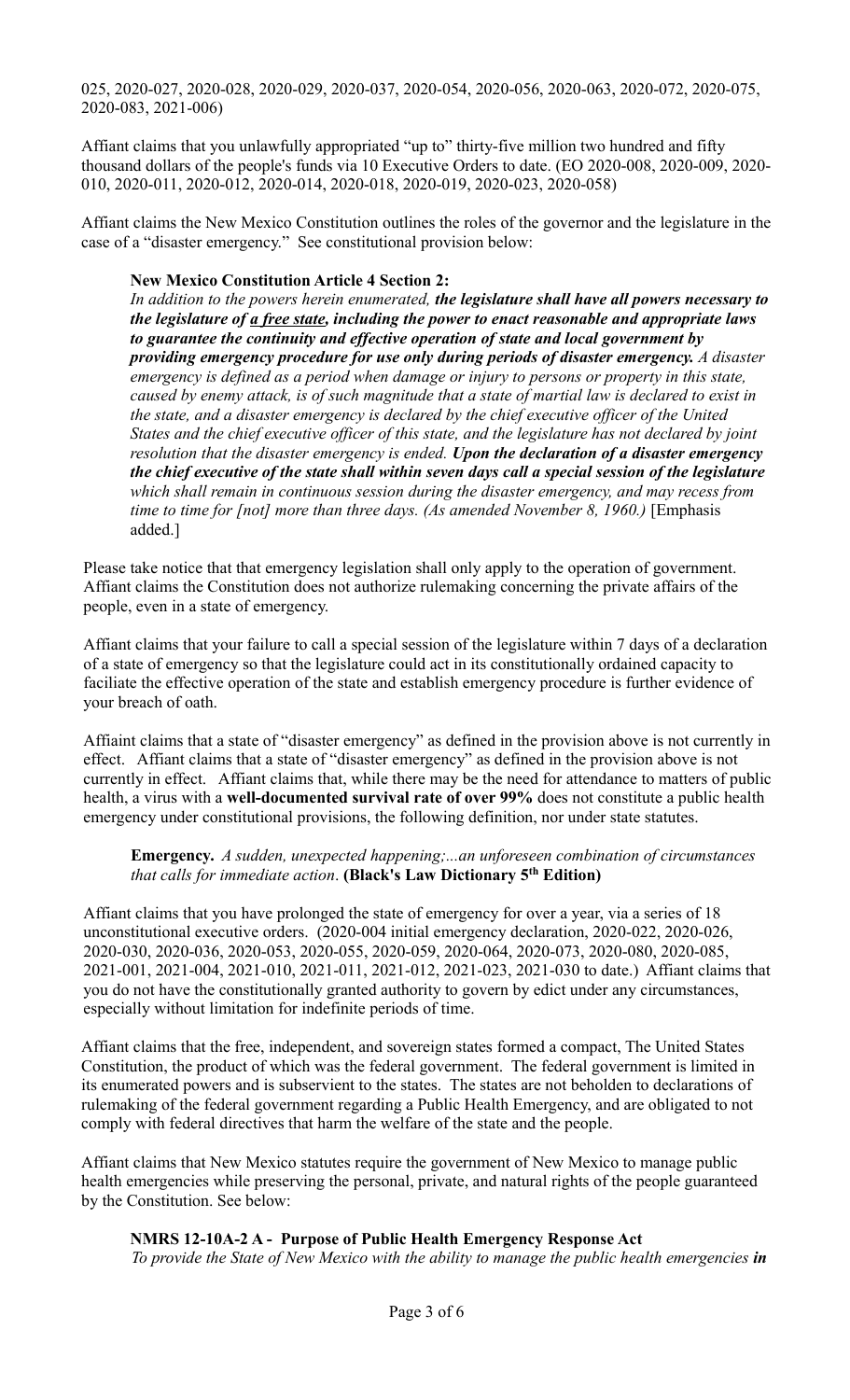*a manner that protects the civil rights and the liberties of individual persons.* **Black's Law Dictionary, 5th Edition: Civil rights. See Civil Liberties.**

*Personal, natural rights guaranteed and protected by the Constitution...Constitutionally, they are restraints on government.* 

Affiant claims that you, Governor Michelle Lujan Grisham, are charged with the implementation of laws enacted by the legislature, laws which must not abrogate the protected rights of the people. Therefore it was and is your responsibility to ensure that the exercise of rulemaking authority granted to the Department of Health in NMSA 12-10A-17 did not and does not infringe upon the constitutionally protected rights of the people. Affiant claims that the state-wide mask mandate, restrictions on religious and public assembly, closure of gun shops, restrictions on travel, and differential treatment according to vaccine status, and every other incident of the taking of property or the denial of individual rights without due process of law are evidence of failure by you, Governor Lujan Grisham, to comply with PHERA and the Constitution and to ensure that the Secretary of Health do the same.

Affiant claims you have engaged in maladministration of the people's business; malfeasance; violations of your sworn oath, of the Public Health Emergency Act, and of the New Mexico Constitution; and trespass against the protected rights of the people of New Mexico.

Please take notice of the constitutional provision below:

# **New Mexico Constitution Article 4 Section 36**

*All state officers and judges of the district court shall be liable to impeachment for crimes, misdemeanors and malfeasance in office,...*

In addition, Affiant claims that you, Governor Lujan Grisham, are in violation of federal law. Please see below:

# **18 U.S. Code § 242 - Deprivation of rights under color of law**

*Whoever, under color of any law, statute, ordinance, regulation, or custom, willfully subjects any person in any State, Territory, Commonwealth, Possession, or District to the deprivation of any rights, privileges, or immunities secured or protected by the Constitution or laws of the United States, ... shall be fined under this title or imprisoned not more than one year, or both;...*

Affiant brings to your attention your liability. See below:

# **42 U.S. Code § 1983. Civil action for deprivation of rights**

*Every person who, under color of any statute, ordinance, regulation, custom, or usage, of any State or Territory or the District of Columbia, subjects, or causes to be subjected, any citizen of the United States or other person within the jurisdiction thereof to the deprivation of any rights, privileges, or immunities secured by the Constitution and laws, shall be liable to the party injured in an action at law, suit in equity, or other proper proceeding for redress, …*

Affiant claims that the United States Constitution grants the right of citizens to seek from their government remedy in response to their grievances. See constitutional provision below:

## **United States Constitution Bill of Rights, Amendment 1:**

*Congress shall make no law respecting an establishment of religion, or prohibiting the free exercise thereof; or abridging the freedom of speech, or of the press; or the right of the people to peaceably assemble, and to petition the Government for a redress of grievances.*  [Emphasis added.]

Affiant claims that as of July 15, 2021, you have failed to respond to a Notice Of Demand, outlining the people's concerns, demanding redress, submitted by the people and first received by you on July 7, 2021. Affiant claims that by failing to respond to said Notice with the constitutional provisions giving you authority to refuse the people's demands, you agreed, by acquiescence, that you are acting in violation of your oath and knowingly and willfully ignoring the trust indenture you swore to uphold.

This is an Affidavit and Contract and change of terms. Any man or woman who denies these claims are true must rebut them under penalty of perjury in the form of a sworn affidavit. Any man or woman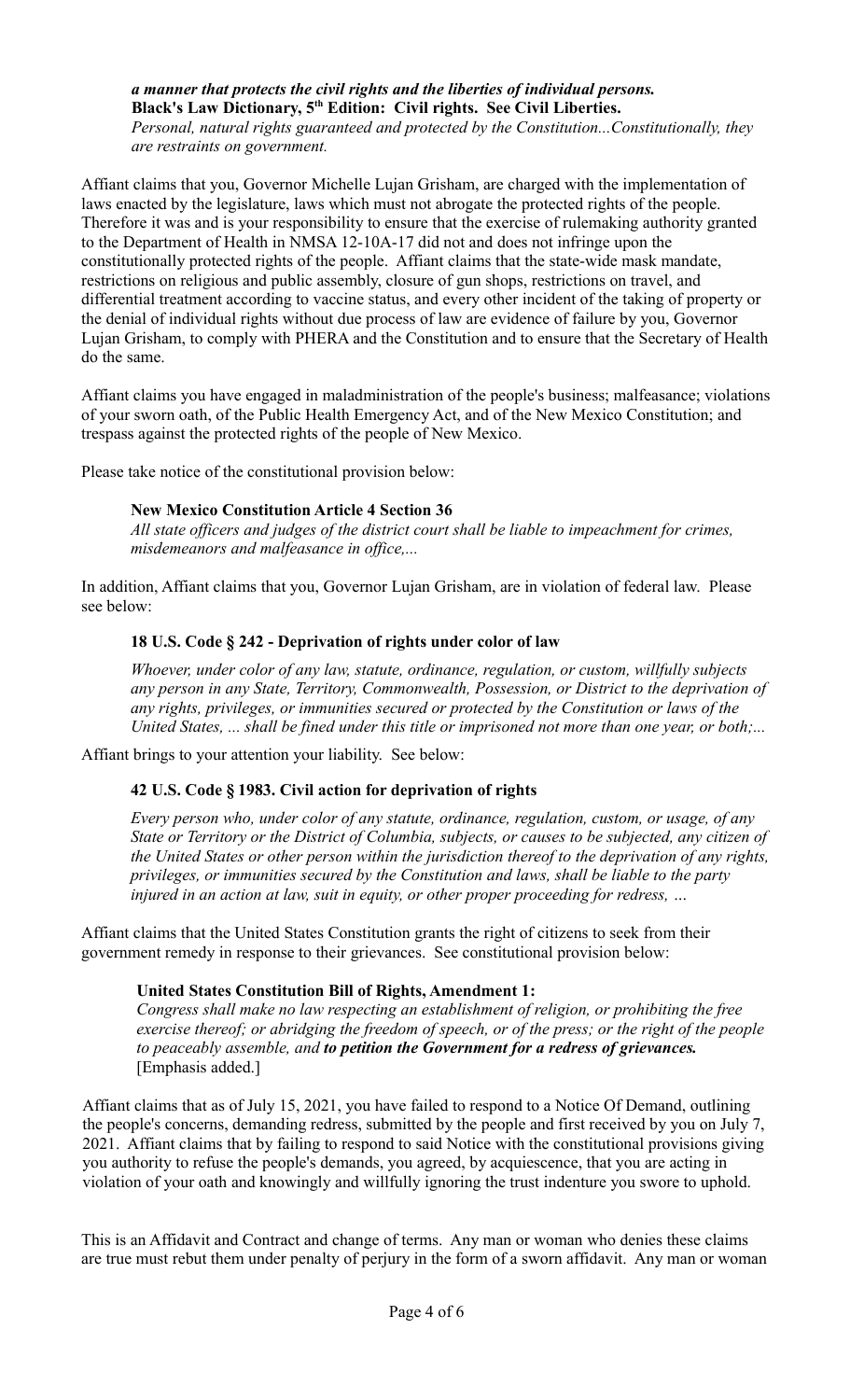who decides to supress this affidavit agrees to pay \$50,000 from personal funds towards costs of arbitration and agrees that any disputes regarding these matters by any public officials or private actors who are bound by contract to the New Mexico Constitution will be heard before an arbitrator of my choice. Any man or woman denying these claims are true must rebut these claims point by point within 3 days (72 hours) of receipt. Failure to respond means that by aquiescence you agree that all claims are true. Failure to respond identifying your constitutionally granted authority giving you the power to disregard the people's rights as outlined in this Affidavit and Contract results in your agreement to have this document used against you as evidence of maladministration and malfeasance. You further agree that should this Affidavit go unrebutted, after the 3 day period has passed, this Affidavit becomes truth and fact, that all matters will be considered adjudged, and that no court has jurisdiction to rehear these matters, and that these witnesses against you shall be considered sufficient for conviction.

Remedy shall be had by immediately ending the declared State of Public Health Emergency and rescinding all associated mandates and orders that restrict civil liberties of the people, and ordering the Secretary of Health to do the same, including but not limited to the differential treatment of the people based on vaccine status and the restrictions borne by school-aged children; by instructing the Department of Health Secretary to cease in the issuance of Public Health Orders that violate the civil liberties of the people; by notifying the people via radio, print, electronic, and social media and ADOT highway signs that the state of public health emergency has ended and that all unlawfully violated rights of the people have been restored; by adhering to your sworn oath of office and your constitutionally defined authority to administer the executive department of the state from here forward; and by ceasing and desisting from interference with the protected rights of the people under color of law from here forward.

#### **Verification**

I hereby declare, certify, and state pursuant to the penalties of perjury under the laws of the United States of America, and in accordance with the provisions of 28 U.S. Code § 1746, that all of the above and foregoing representations are true and correct to the best of my knowledge, information, and belief. Executed in \_\_\_\_\_\_\_\_\_\_\_\_\_\_\_\_\_\_\_\_\_, New Mexico on this \_\_\_\_\_\_\_ day of \_\_\_\_\_\_\_\_\_\_\_\_ in the Year of Our Lord Two Thousand and Twenty-One.

Autograph of Affiant

### **Notary as JURAT CERTIFICATE**

\_\_\_\_\_\_\_\_\_\_\_\_\_\_\_\_\_\_\_\_\_\_\_\_\_\_\_ State }

 $\begin{array}{ccc}\n\text{Country} & \text{} \end{array}$ 

On this \_\_\_\_\_\_\_\_day of \_\_\_\_\_\_\_\_\_\_\_\_\_\_\_\_, 2021 before me, \_\_\_\_\_\_\_\_\_\_\_\_\_\_\_\_\_\_\_\_\_\_\_

a Notary Public, personally appeared  $(Name of Affiant)$ ,

who proved to me on the basis of satisfactory evidence to be the man/woman whose name is

subscribed to the within instrument, and acknowledged to me that he/she executed the same in his/her authorized capacity, and by his/her autograph on the instrument the man/woman executed the instrument.